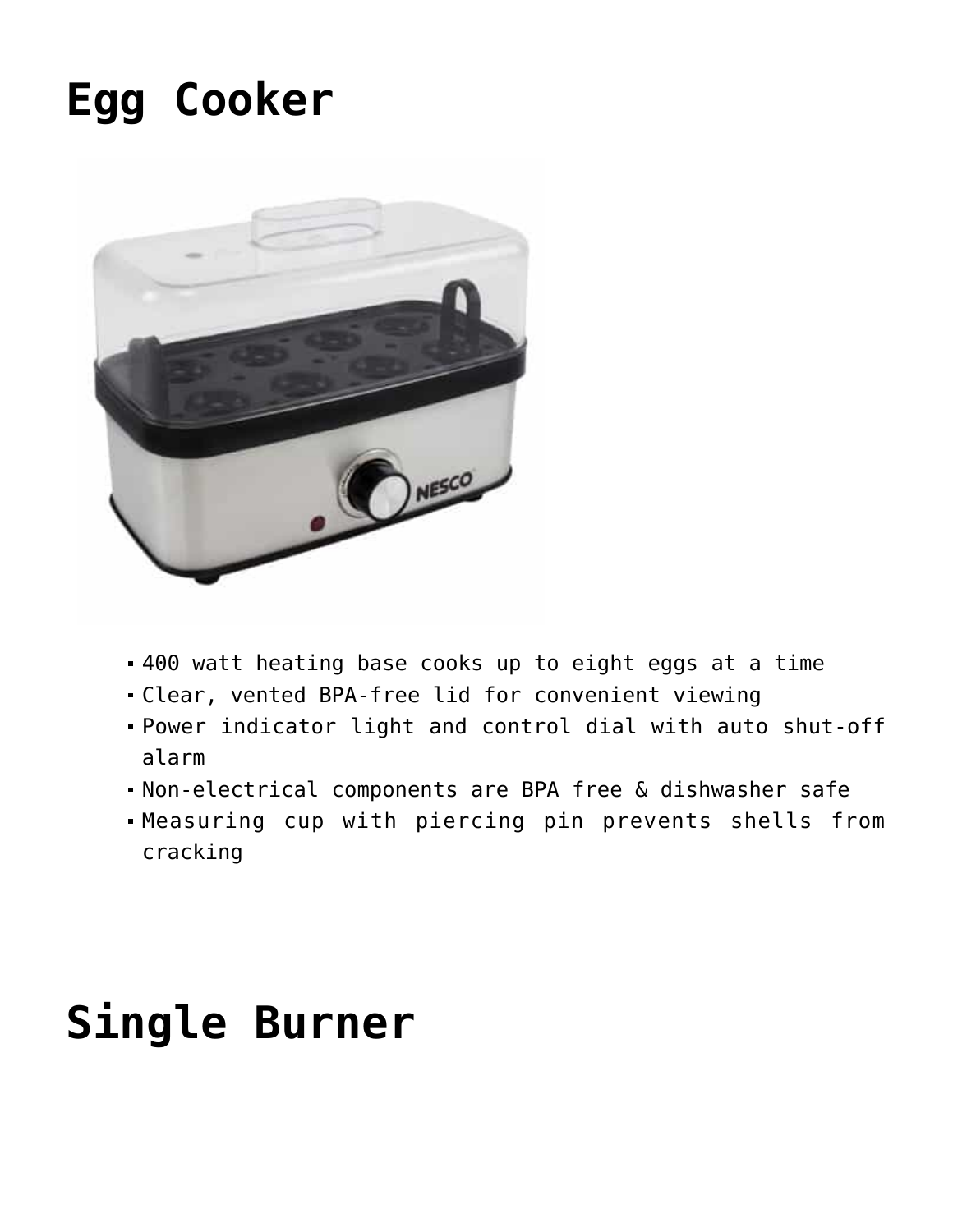

- Stainless steel housing with 7.4 inch solid cast iron plate
- Adjustable temperature dial with thermal fuse overheating protection
- Power indicator light
- Skid-proof rubber feet
- 1500 watts

## **[5 Qt Food Steamer](https://www.nesco.com/product/5-qt-food-steamer/)**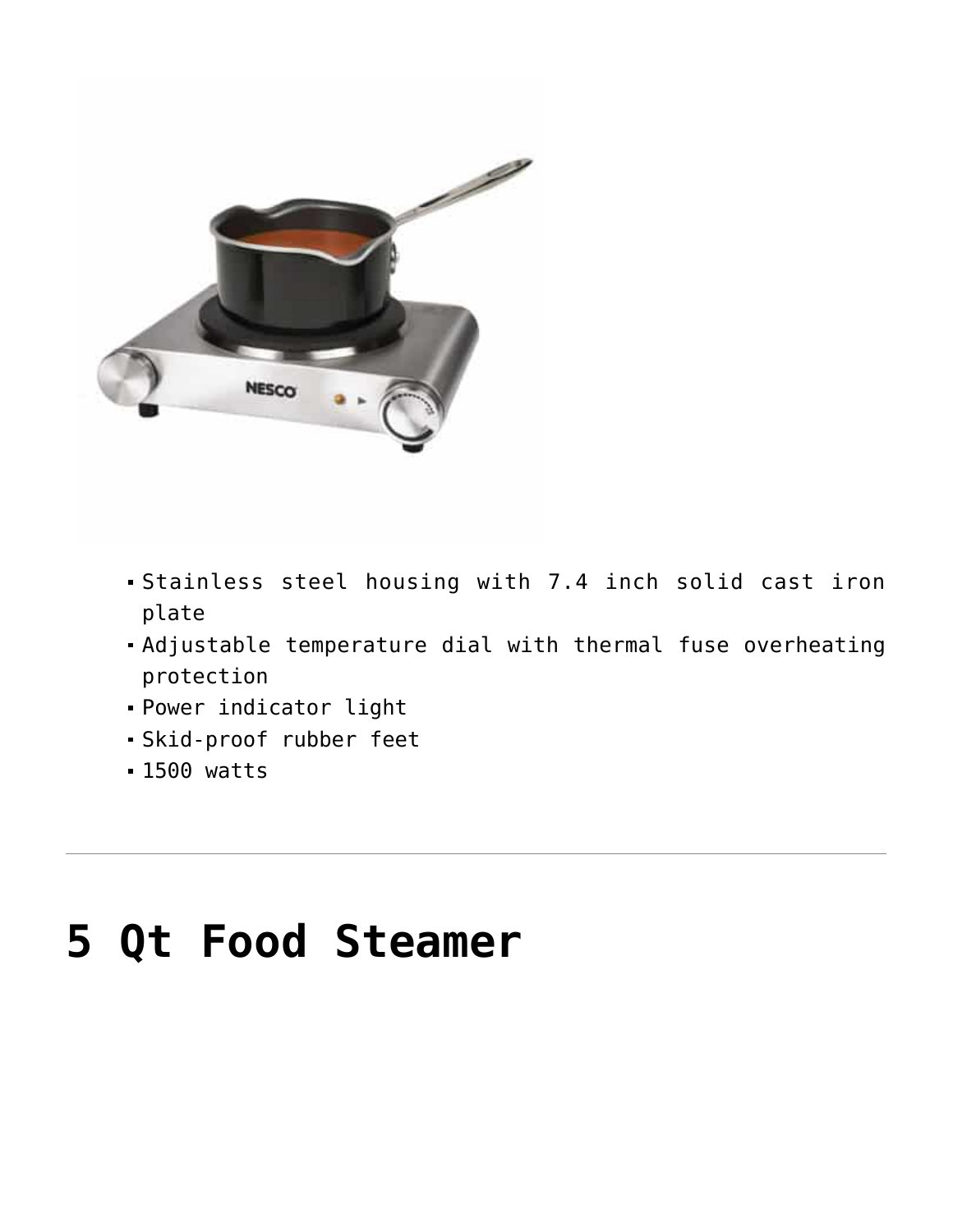

- 400 Watts of steaming power, 5qt total capacity
- BPA free plastic: Two 2.5qt steaming trays and a 2-cup rice bowl
- 60-minute timer with power indicator light & auto shutoff
- Includes removable divider for taller foods
- Stainless steel wrapped heating base

### **[8 Inch Electric Skillet](https://www.nesco.com/product/8-inch-electric-skillet/)**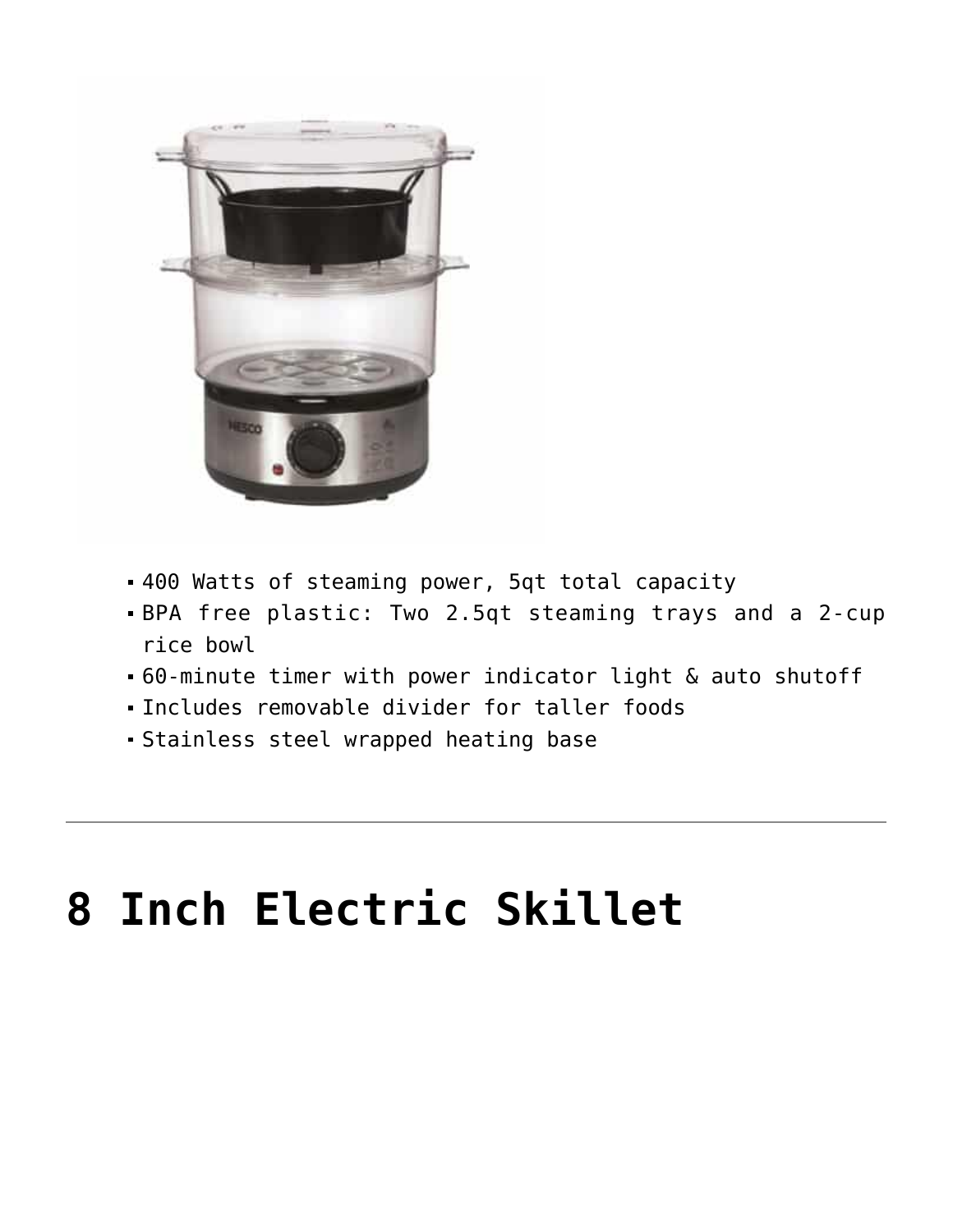

- 1.75 inch deep die-cast interior for frying, grilling, simmering & sautéing
- Premium non-stick 8 inch X 8 inch cooking surface for easy cleanup
- Durable dishwasher-safe glass lid with large handle & safety valve
- Easy-to-read adjustable temperature control
- Large heat-resistant side handles

#### **[Double Burner](https://www.nesco.com/product/double-burner/)**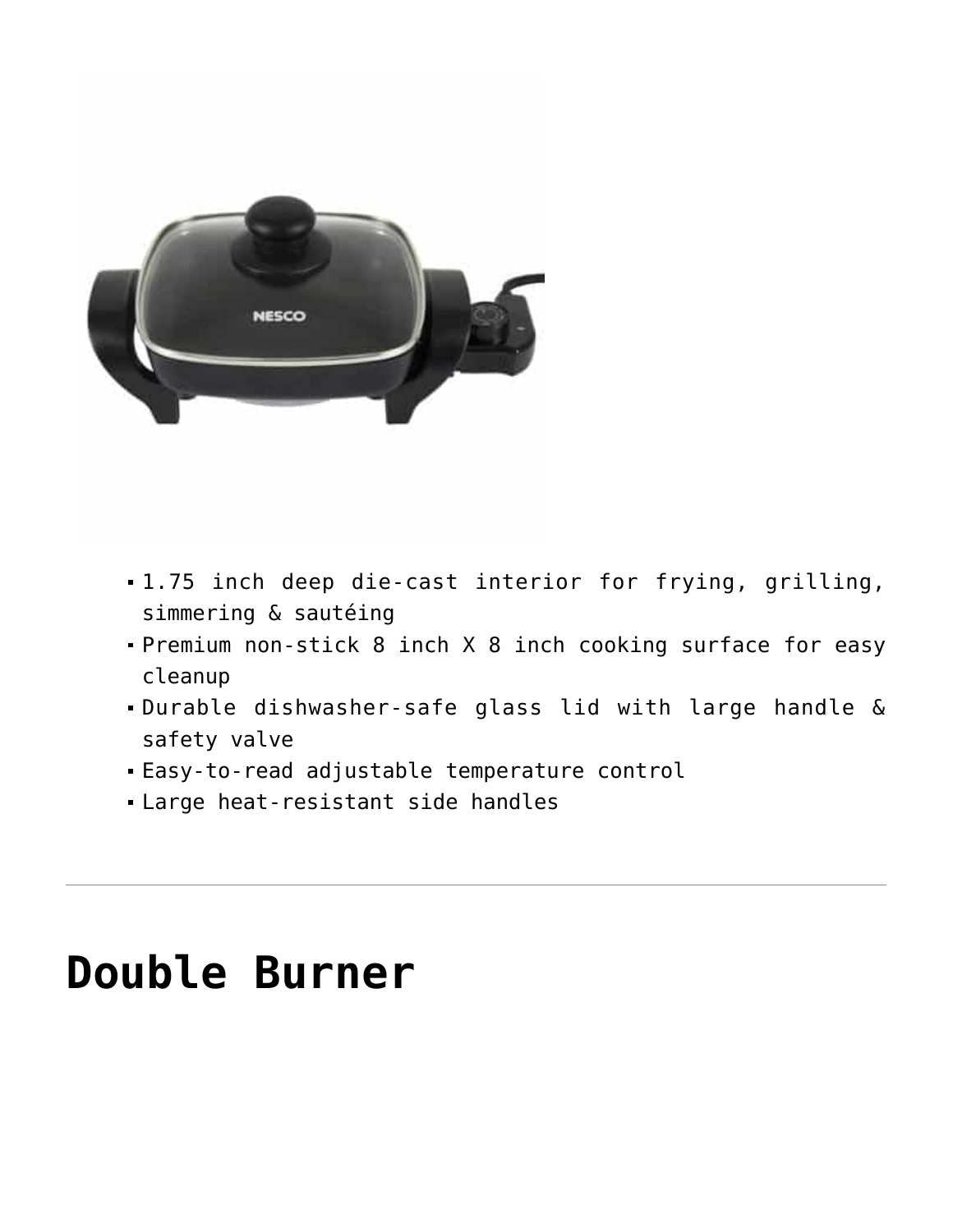

- Stainless steel housing with 7.4 inch and 6.1 inch solid cast iron plates
- Separate adjustable temperature dials with thermal fuse overheating protection
- 1800 watts / 900 per burner plate
- Power indicator lights
- Skid-proof rubber feet

# **[Grill with Glass Lid](https://www.nesco.com/product/grill-with-glass-lid/)**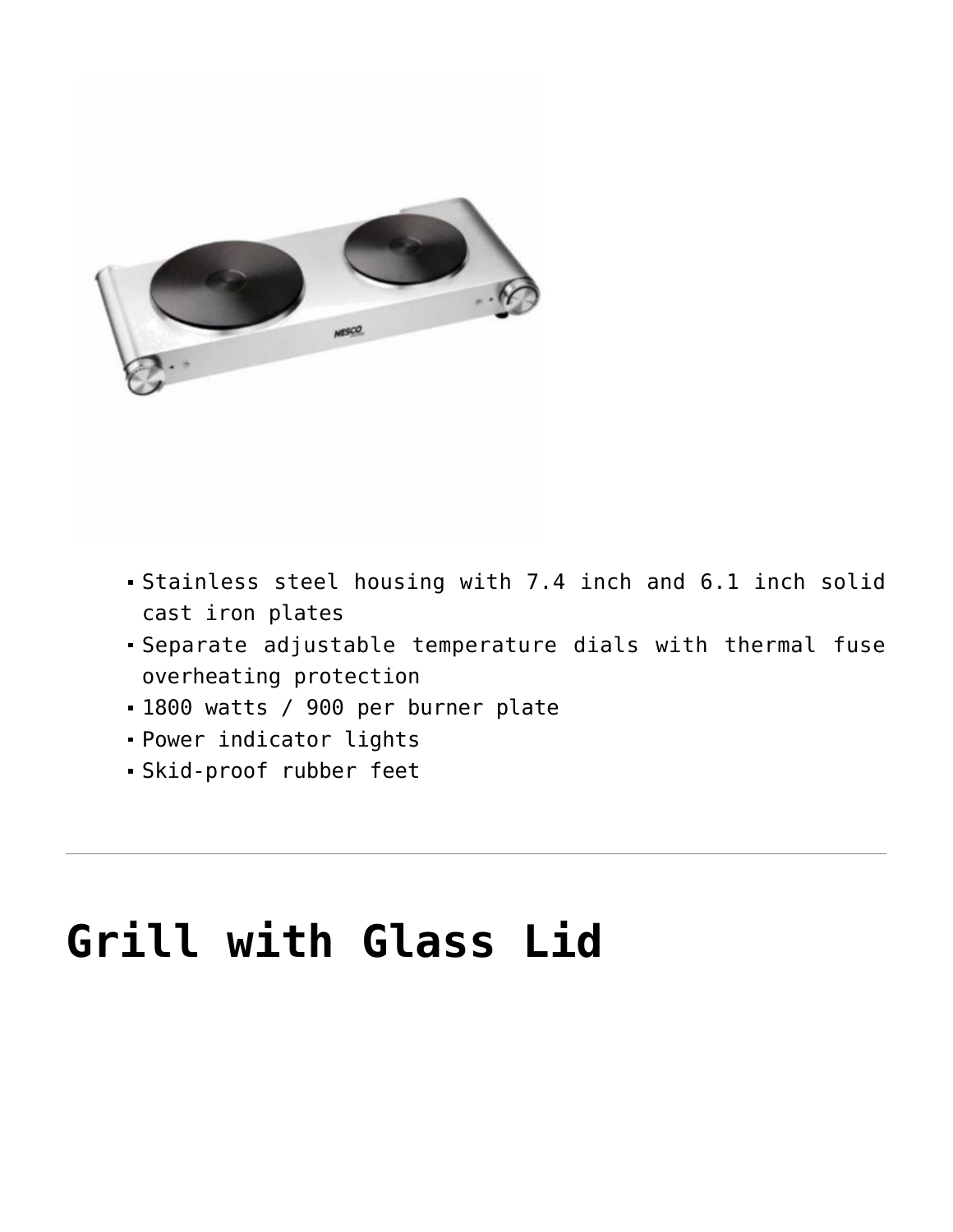

- 1500 watts/120 volt
- 17″ x 14″ ribbed cooking surface
- Durable glass lid with handle
- Adjustable temperature control
- Premium non-stick interior for easy clean up
- Tray catches grease

## **[Digital Control Blender](https://www.nesco.com/product/digital-control-blender/)**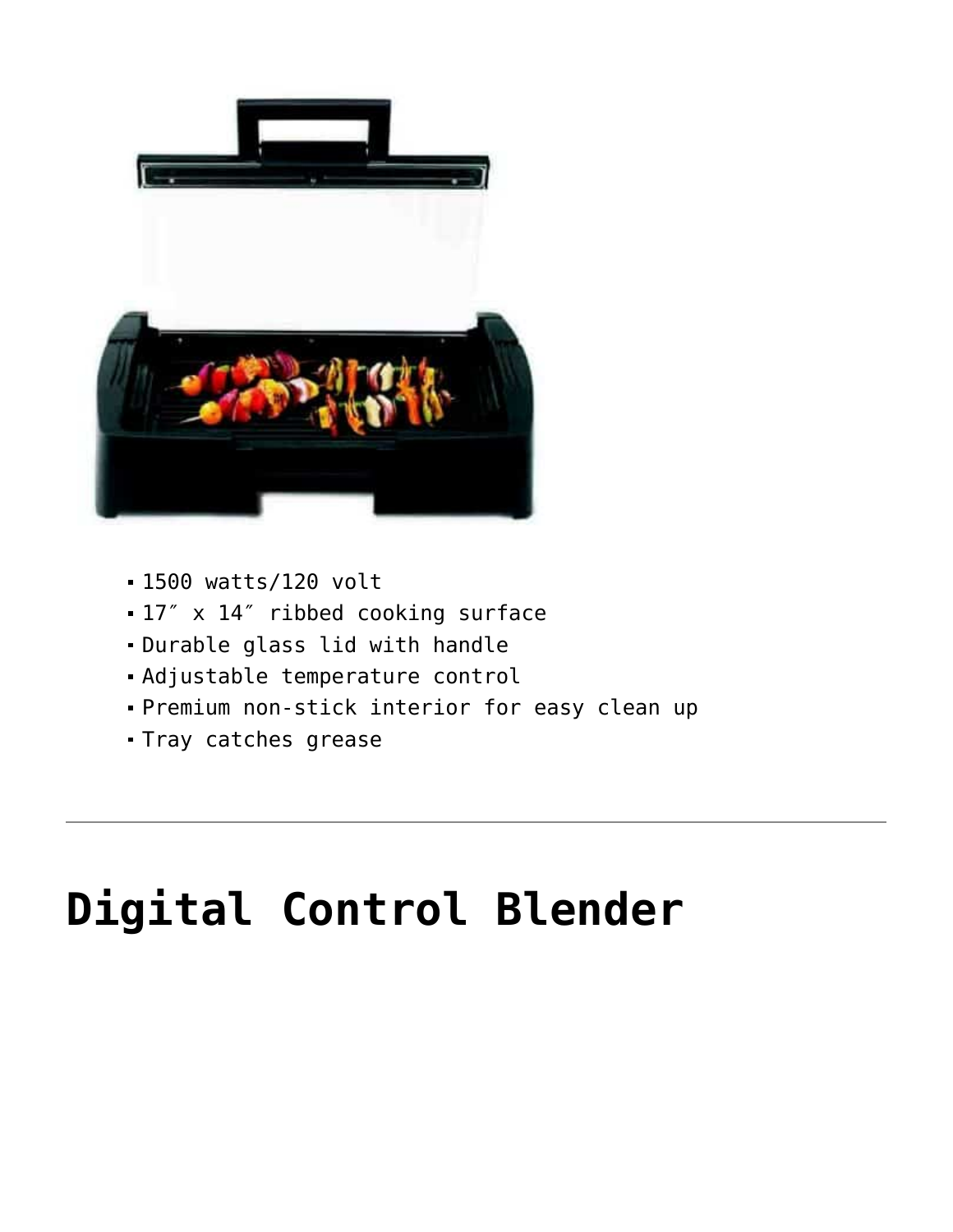

BL-90 Features:

- 700 Watts Power/120 Volt
- Touchscreen w/ LCD Display
- 1.5 Liter Glass Jar
- 8 Digital Settings Smoothie, Ice, Pulse, Speed , Speed
	- + , Timer, Menu, & On/Off
- Safety Lock
- Stainless Steel Body
- Power Cord Storage For a 30″ Cord

## **[12 Inch Electric Skillet](https://www.nesco.com/product/12-inch-electric-skillet/)**